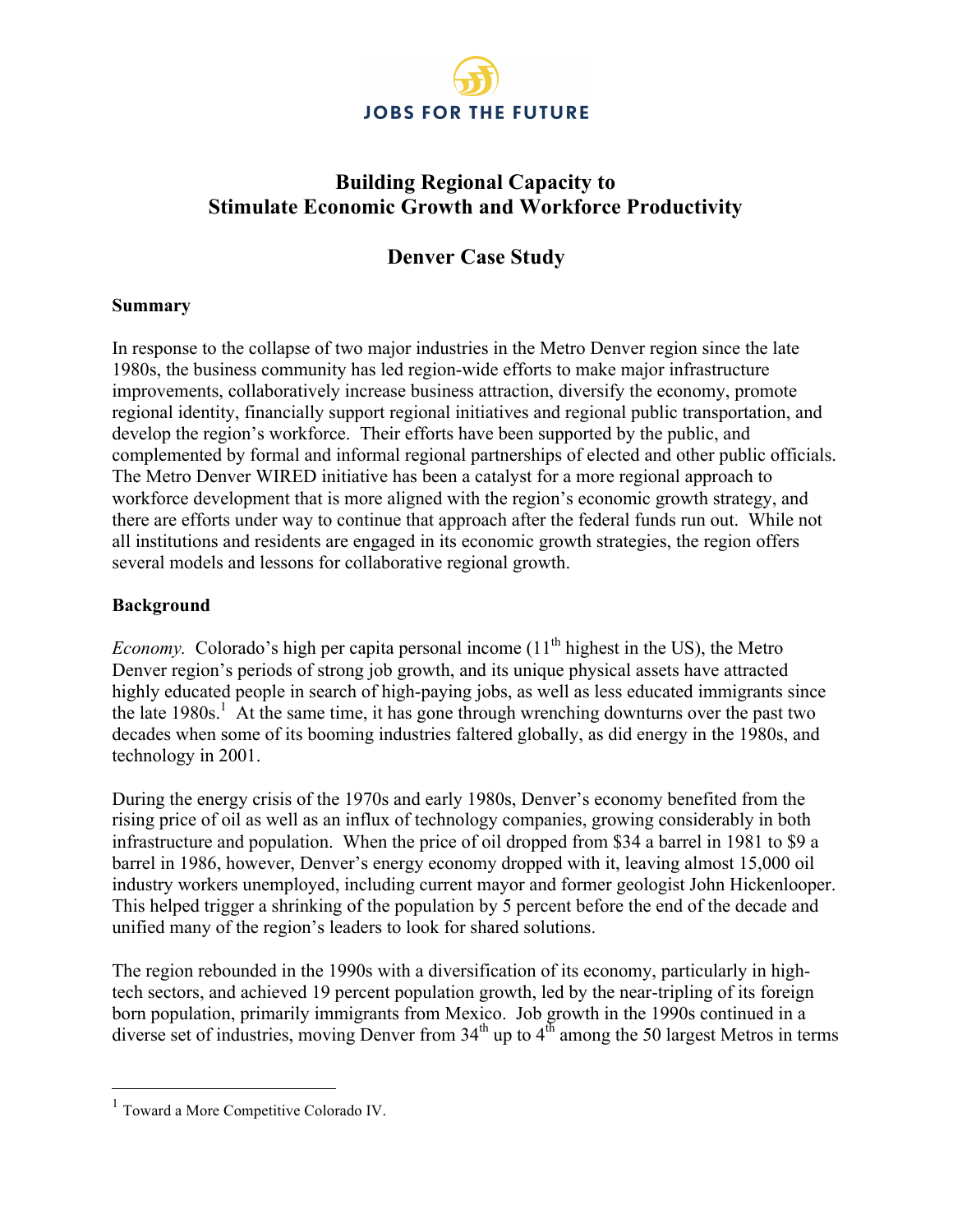of diversification of its economy. Major infrastructure projects further stimulated the economy with a convention center and three major stadiums all completed by 2001.

When the dot-com bubble hit Denver in 2001, the Metro-Denver region again suffered from the effects of national and global markets on one of its major industry concentrations, this time losing 40,300 jobs in 2002 and another 28,700 jobs in 2003. Since that time, Metro Denver has aimed to further diversify its economy through expansion of aerospace, aviation, computer technology and software, bioscience, financial services and energy industries. Meanwhile, as in many regions, the five largest industries in the 9-county region remain Government, Retail Trade, Healthcare and Social Assistance, Accommodation and Food Services, and Professional and business services.<sup>2</sup> Denver's relatively larger than average portion of government jobs is attributed to Denver's position as a hub for federal offices for the mountain region, as well as defense related activities.

Denver, and the state as a whole, have a thriving small business community, and many report that small business owners have a stronger regional leadership role in Denver than in other metropolitan areas, where large corporations still dominate. The Corporation for Enterprise Development ranked the Colorado 'Number Three' for creating new companies nationwide in 2007, and the state has continued to outpace the nation in job growth.<sup>3</sup>

*Education Levels.* Colorado ranks third highest in the US in terms of percentage of adults with a bachelor's degree. At the same time, it has one of the lowest high school graduation rates and lowest records for sending low-income and disadvantaged students to post-secondary education. This situation has remained problematic in the past decade, as the state ranked  $32<sup>nd</sup>$  in high school graduation rates in 2006, falling from  $28<sup>th</sup>$  in 2000.<sup>4</sup> This seemingly paradoxical phenomenon of high college attainment coupled with low high school graduation rates is so widely recognized that it is known locally as the "Colorado Paradox." It is largely explained by the degree to which the state imports educated workers and invests less than most other states in education, ranking  $48<sup>th</sup>$  of the 50 states in education spending per person.

*Poverty and Concentrations.* Although Colorado's median household income has typically been higher than the national average, the state's poverty rate has risen since the late 1990s, when the state's economy was at its hottest. The State's poverty rate rose from an average of eight and a half percent in 1998-2000, to nearly ten and a half percent for 2003-2005, though it was still below the US average of twelve and half percent in the latter period.<sup>5</sup>

In Denver proper, the situation is less positive. Nearly eighteen percent of the population, or just over one hundred thousand people live below the federal poverty level. The overall poverty rate for individuals living in the nine-county Metro area is just under twelve percent. Though poverty is less geographically concentrated in the Denver region, race and ethnicity play an important role, particularly for the region's young people. Sixteen percent of children in the Metro region

 $2$  2007 Denver Regional Workforce Gap Analysis. Denver Office of Economic Development.

<sup>3</sup> http://www.metrodenver.org/metro-denver-economy

<sup>4</sup> Toward a More Competitive Colorado IV

 $<sup>5</sup>$  DenverPost.com. 08/30/06. "Poor numbers on poverty"</sup>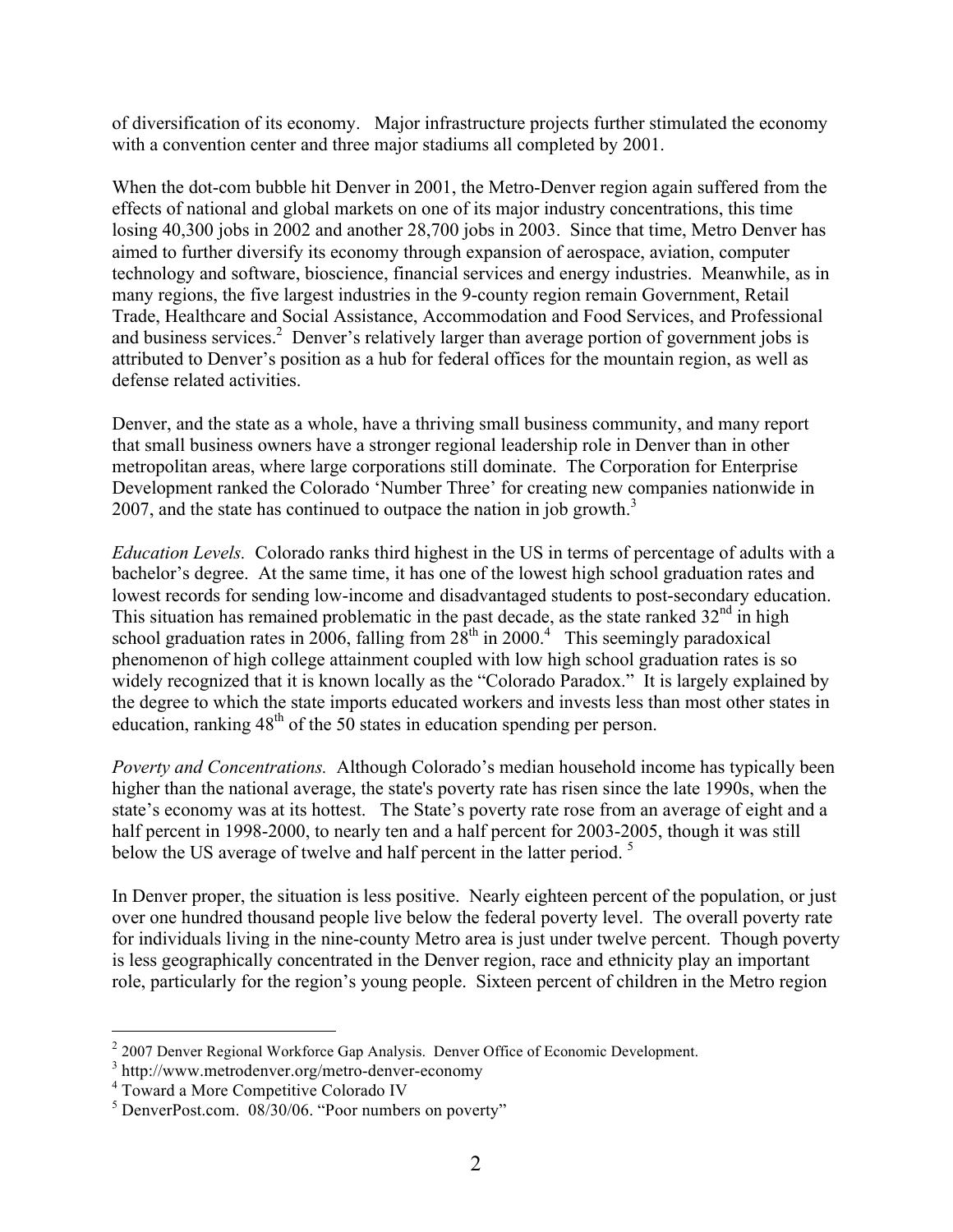live in poverty, though the rate is 33% for Latinos and 32% for black residents.<sup>6</sup> The black and Hispanic poverty rates remained steady in the mid 2000s, at about 25 percent and 22 percent, respectively, while the white poverty saw slight decreases, at just above eight percent.<sup>7</sup> This is particularly significant because of the major demographic shifts affecting the region.

|                        | 1980    | 1990  | 2000    |
|------------------------|---------|-------|---------|
| Non-Hispanic White     | 80.9%   | 78.4% | 70.4%   |
| Hispanic               | 11.4%   | 13.0% | 18.8%   |
| Non-Hispanic Black     | $5.2\%$ | 5.7%  | 59%     |
| Asian/Pacific Islander | $1.3\%$ | 2.3%  | $3.8\%$ |

*Metro Denver Population Composition by Race/Ethnicity*

## **Is There a Regional Strategy to Promote Economic Growth?**

*Private sector led regionalism.* During a recession in the agriculture, semiconductor and energy industries in 1987, the Denver Chamber of Commerce founded the Greater Denver Corporation to take on several economic recovery initiatives, including a new convention center, a new international airport, and the creation of a metropolitan economic development program called the Metro Denver Network, all with the aim of creating 200,000 new jobs in the region. The \$8 million, four-year campaign met its goals and additionally secured a major league baseball franchise, a new baseball stadium (Coors Field), and a request from its investors to continue the program for another five years, with the goal to create another 200,000 jobs in Metro Denver.

The 'Metro Denver Network,' which succeeded the Greater Denver Corporation in 1995, focused on advocating among voters for building INVESCO Field at Mile High, the Denver Broncos' stadium that replaced Mile High Stadium. The stadium, the airport and other regional initiatives required a popular vote for passage. The Metro Denver Network's process of regional advocacy helped to mobilize organizations, political leaders and the populous around these regional initiatives, and a regional identity.

After the region's information technology bubble began to burst in 2001, Chamber leaders renewed their commitment to restoring the economy, and created the Metro Denver Economic Development Corporation (Metro Denver EDC) in 2003. This group committed to raising \$12.5 million for a new five-year, economic development program, with goals of creating 100,000 new jobs and branding Metro Denver nationally as a sustainable new economy hub, including businesses, entrepreneurs, and workers. It ultimately raised \$13.3 million for the projects.<sup>8</sup>

The Metro Denver EDC developed its first industry cluster study for the region in 2003, entitled "Toward a More Competitive Colorado," in which it identified nine clusters as critical to the region's economy, and focused on its four fastest growing clusters: Aerospace, Bioscience, Energy and Software IT. The Metro Denver EDC reports that the regional cluster approach

 $\frac{1}{6}$  $<sup>6</sup>$  Income and Poverty in Metro Denver: A Brief Analysis Based on the US Census Bureau American</sup> Community Survey, October 2008

<sup>7</sup> Denverpost.com

<sup>8</sup> http://www.metrodenver.org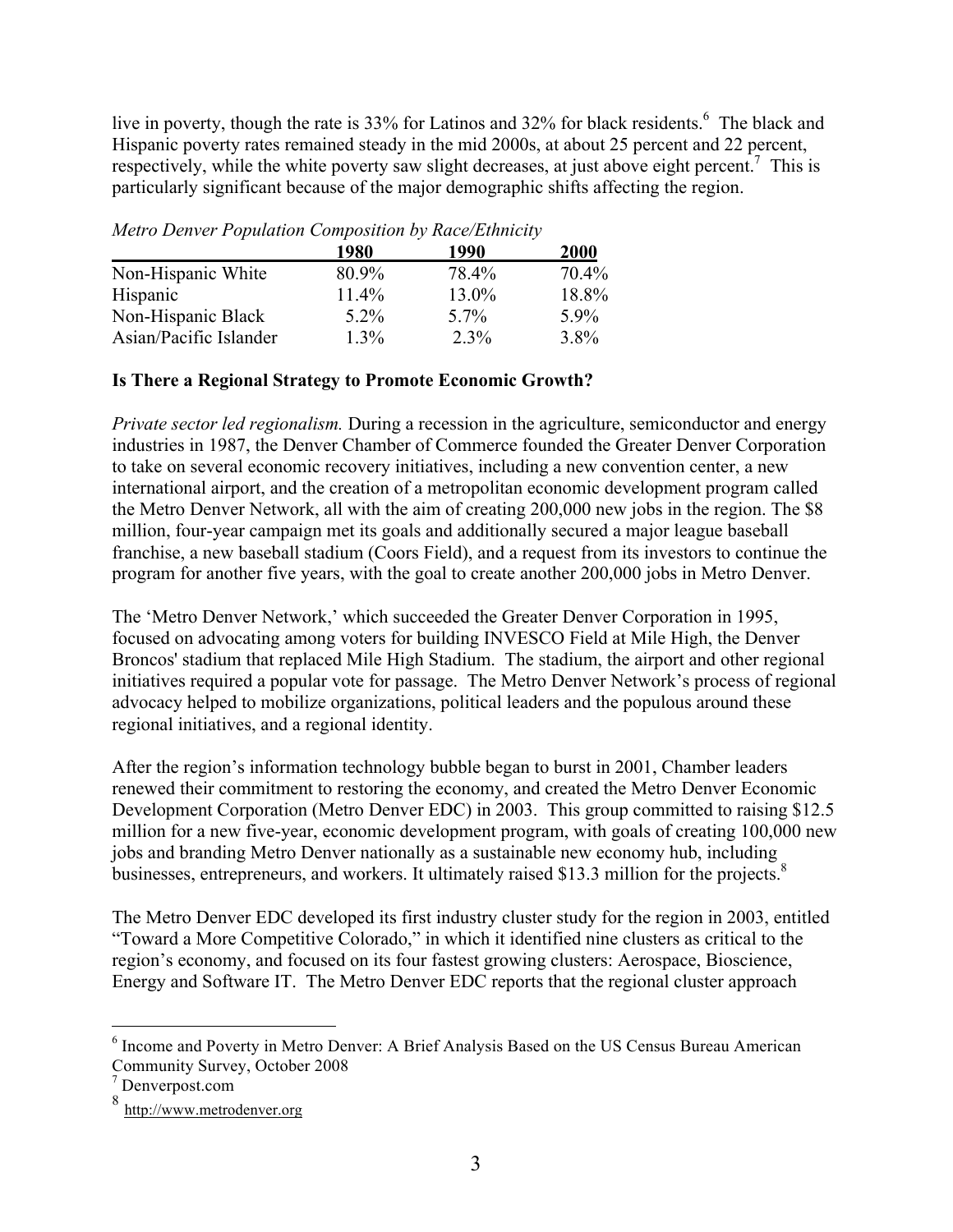drives most of their strategies, including the development of the region's successful application for, and implementation of the region's federal WIRED grant from the US Department of Labor. The Metro Denver WIRED Initiative also focused its worker skills building efforts on the four fastest growing industry clusters identified in Toward a More Competitive Colorado. That initiative is discussed further in the section below on regional workforce development strategies.

*Public sector led collaboration.* While these private-sector-led regional strategies were evolving from the late 1980s until the present, public sector players were also engaged in separate - though often complementary -- regional collaborations. In 1988, soon after the birth of the Greater Denver Corporation, voters in the Denver-Aurora Metropolitan Area approved the Scientific and Cultural Facilities District (SCFD) Tax, creating a shared 7-county tax district to make the region more attractive to outside talent and investors. This is a one tenth of 1% sales tax that contributes approximately \$40 Million annually to various cultural and scientific facilities and organizations throughout the Metro area. Voters renewed the tax in 1994 and 2004, funding the SCFD until 2018.

In 1996, a task force of elected officials, business and environmental group representatives also prepared a long-range physical growth plan for the region, entitled Metro Vision 2020. The plan, which the Denver Regional Council of Governments (DRCOG) adopted in 1997, identifies where transportation investments will be made, where growth is expected to occur and how the region will attain water and air quality standards over the next 20 years.<sup>9</sup> After Metro Vision's adoption, several ad hoc committees prepared programs to help with implementation. In 1998, the DRCOG adopted "Flexibility Provisions" that set the standards for administering the urban growth boundary. In January 2005, the DRCOG updated Metro Vision and its associated plans (the Regional Transportation Plan, the Regional Open Space Plan, and the Clean Water Plan) and extended it to the year 2030. It also created regular measures for implementation progress.

The region also created the \$6.1 Billion FasTracks transit system connecting six new parts of the Metro region by building high speed rail lines and expanding bus service and 'park-n-rides' throughout the region. Its 119 miles of high speed rail is the largest build-out of a US transit system since the Washington DC Metro system, and is funded by a 0.4 cent increase in the regional RTD sales tax as well as USDOT grants. The supporting tax went into effect in 2005, with construction scheduled to complete in 2016.

Toward the end of his two terms as Denver Mayor, Frederico Peña began an informal "Saturday Morning Group" of ten Metro area mayors who met monthly to discuss issues of common concern. After its success in developing both relationships and influence to address regional challenges, the group experimented with a more formal role when Peña left office in 1991. In 1993, several local mayors, led by the Mayors of Denver, Thornton, Northglenn, Littleton, and Lakewood, established the Metro Mayors Caucus to formalize this collaboration. In 1995 and 1996, the Caucus received a grant from the State's Department of Local Affairs to encourage cooperation between local governments, but it has since depended on voluntary membership contributions. As of 2009, the Caucus includes 32 mayors who participate in six full caucus meetings per year, including an annual retreat. The cities' suggested membership dues are \$.07

 <sup>9</sup> http://www.drcog.org/indexpf.cfm?page=HistoryofMetroVision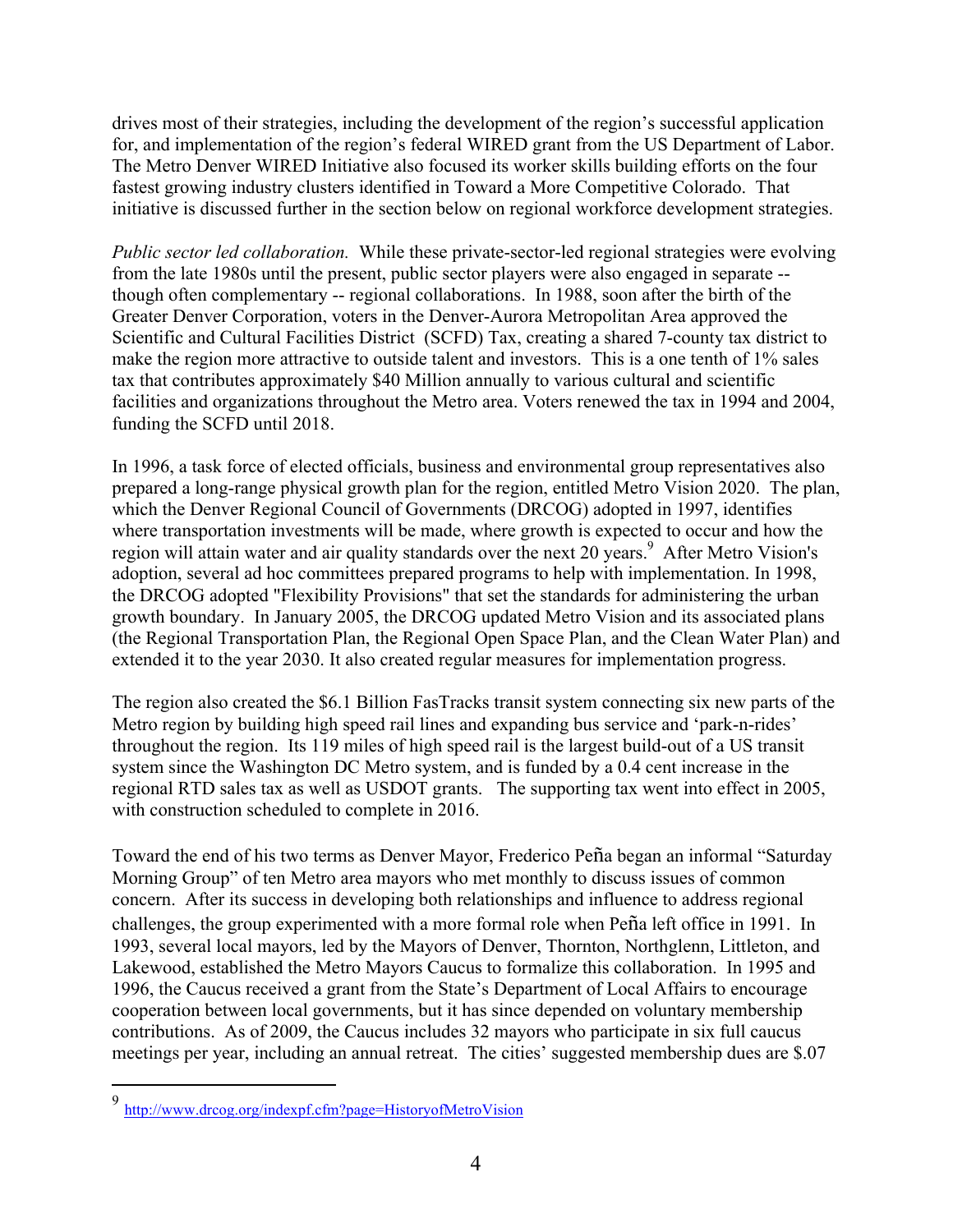per municipal resident, but the Caucus takes care to give equal weight to the issues and positions of small and large member jurisdictions.

Among the issues the Caucus has tackled are growth management, multi-modal transportation, affordable housing, regional responses to emergencies, and intergovernmental cooperation. The Caucus operates with strong business support, and business accountability to new mayors or others who violate the region's two page "Code of Ethics." As of early 2008, 44 communities representing more than 88.5 percent of the region's population had signed the agreement.

The Mile High Compact is an associated voluntary agreement among Denver area cities and counties to manage growth by adhering to the principles outlined in Metro Vision. The Compact was a joint effort of the Metro Mayors Caucus and the DRCOG in 2000.

**Remaining Question:** What is the State and Governor's role in supporting regional collaboration? Other federal roles beyond WIRED?

### **What structures are in place to promote/support the necessary collaboration for this effort to be successful?**

The Metro Denver Economic Development Corporation (Metro Denver EDC) is now the region's central coordinator of economic growth and, through WIRED, it has become a major player in workforce development strategies. It is an affiliate of the Denver Metro Chamber of Commerce, which represents seventy cities, counties, and economic development organizations in the seven-county Metro Denver and the two-county Northern Colorado region. It focuses on creating a competitive environment for business attraction, and is funded primarily by privatesector investors, as well as participating cities and counties.

The Metro Denver EDC represents the evolution of several structures focused on regional economic growth, and was preceded by the Greater Denver Corporation and the Metro Denver Network, as discussed earlier. These structures emerged from an original alliance of seven county-based economic development professionals who previously had competed with one another for business attraction. The group, which has since expanded, began with the recognition that their individual counties would continue to face a competitive disadvantage against larger metro regions, such as Dallas and Phoenix, unless they collaborated on their marketing and attraction efforts.

Making a concerted effort to adopt a networked approach among professionals who previously prided in their reputations as individual "gunslingers," the group cultivated a culture of collaboration. To develop this culture, they emphasized rapid and widely shared communication and, ultimately, the written "Code of Ethics" which the group enforces among its members. The code requires members to share information on business attraction leads and market Metro Denver first, and their own community second, and rewards participation with the benefits of a \$1 million per year national business attraction and marketing campaign.

The current Metro Denver EDC's strategic initiatives are developed among its partners, with final decision-making authority by an investor board of directors. Metro Denver EDC's periodic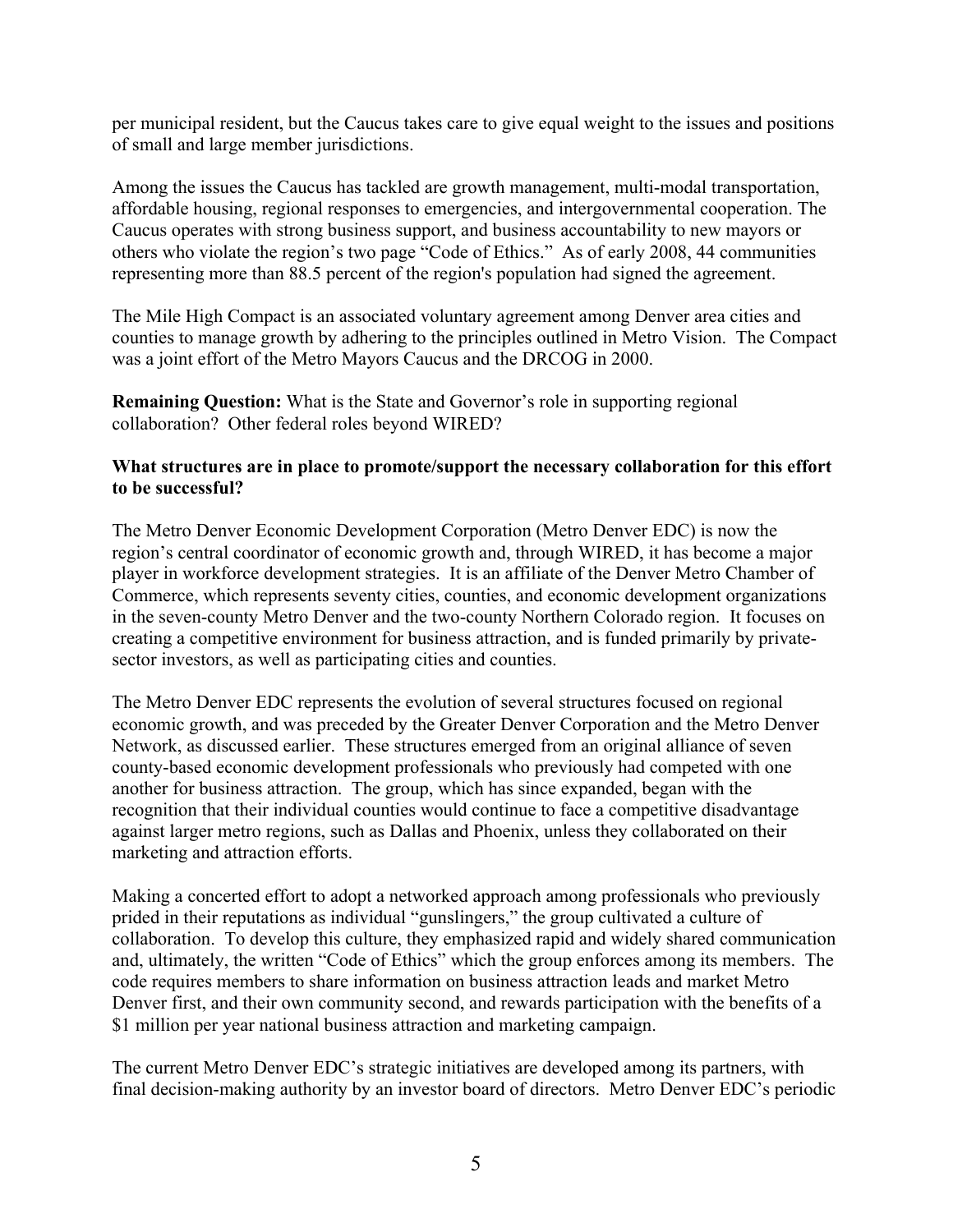studies entitled "Toward a More Competitive Colorado" have provided some focus for priority industry sectors, regional economic strengths and challenges to address. Expanding the scope to the state level in 2005, the studies are periodically updated to track the progress of the clusters, compare regional indicators to those of competing states and the US, and drive initiatives to support the target clusters. The studies help to organize business, education and workforce and economic development leaders around key issues through the EDC's Colorado Competitiveness Council ("C3") which provides direct lobbying and business advocacy at the state legislative level. For instance, the C3 mobilized business, higher education and other leaders quickly to protect the region's National Renewable Energy Laboratory from proposed funding cuts, with the aim of helping Metro Denver to sustain its energy cluster.

In the area of workforce development, the City and County of Denver turned over administration of all WIRED programs to the Metro Denver EDC in 2006 as the entity representing the region on economic growth issues. This is described in further detail in the Workforce section below.

As mentioned earlier, the Metro Mayors Caucus emerged from an informal group gathered by the mayor of the region's largest municipality. However its success was built by sharing equal status and power with smaller cities in decision-making and by carefully selecting issues that had consensus among the mayors. It also developed with the assistance of a strong regional facilitating organization, now know as Civic Results, which was largely seen as an unbiased advocate for regional cooperation and had the support of key economic and community leaders.

The Caucus faced questions of structure at several points, particularly about whether is should be a part of the DRCOG or Colorado Municipal League, and whether it should allow other officials membership. Ultimately, the Metro Mayors Caucus remained strictly for mayors in the Metro region, though the DRCOG is a close partner and the organizations' membership often overlap. This is because the Caucus' consensus-based decision making did not work well with the competitive nature of funding decisions at DRCOG as well as the variety of elected officials serving on the board. And the Colorado Municipal League had additional priorities for rural municipalities that were outside the focus of the Caucus.

#### **How does workforce development fit into those efforts?**

The Denver region and Colorado as a whole have experienced both the advantages and potential pitfalls of attracting many educated workers from other regions. Having attracted these educated workers, Metro Denver historically experienced less pressure to highly educate its own local worker pipeline. The State's low spending per person on education, despite rising numbers of high school dropouts, may reflect this reliance on imported talent. And Colorado education budgets were strongly curtailed after the crashes of the energy and IT industries in the 1980s and 1990s, and Colorado's Taxpayer Bill of Rights law passed in the 1990s made it difficult to restore funding, leaving Colorado 48<sup>th</sup> out of 50 states in education spending per person.

In terms of regional collaboration, the Denver 'workforce system' had rarely acted regionally until recently, and was not as well connected to the economic growth strategies of the region. In the past, Colorado advocates for regionalism did encourage human capital agencies to collaborate across county borders in at least two efforts, but were not fully implemented. The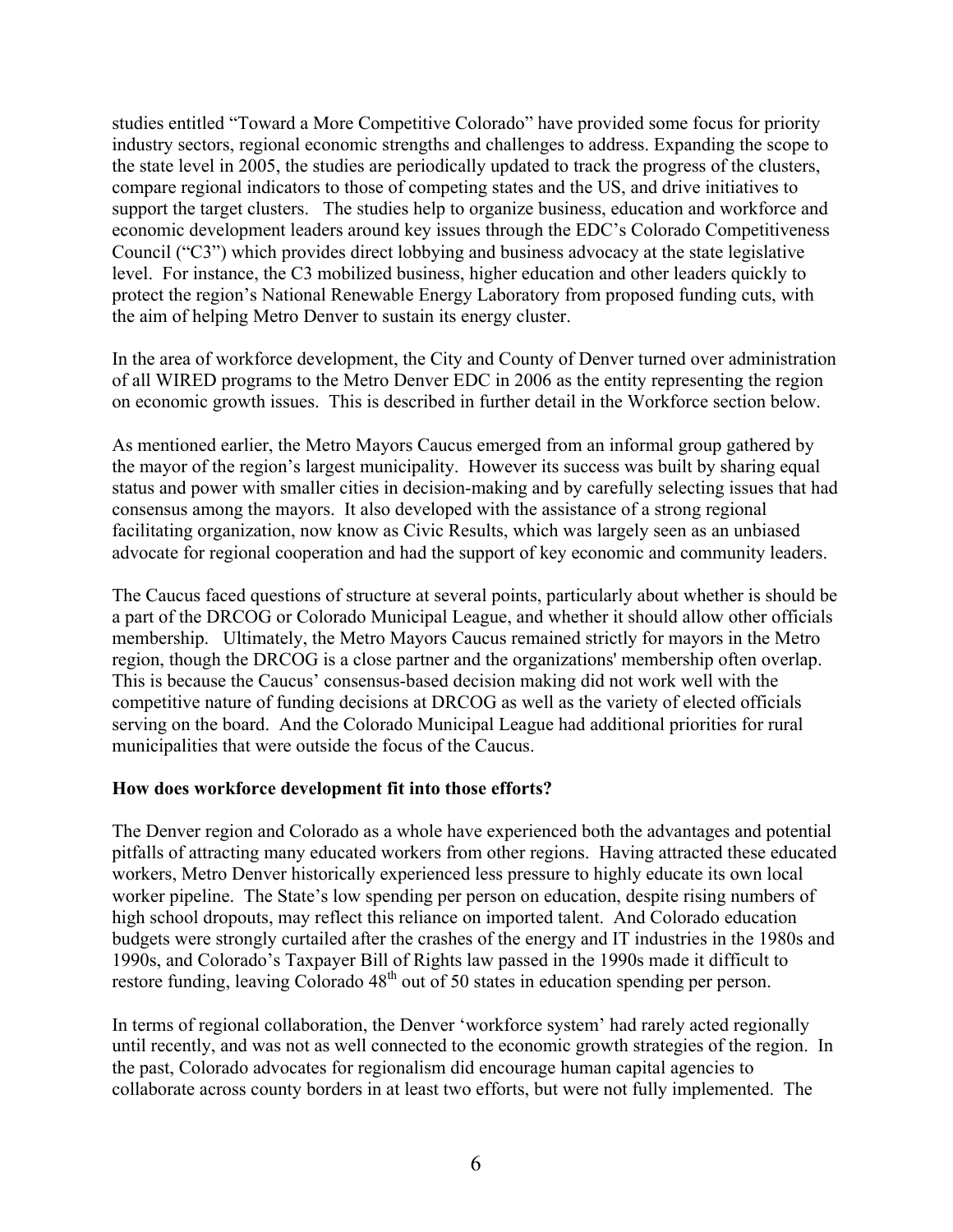State's early initiative to coordinate WIBs across county lines did not see quick results and changed directions with a change in state leadership. A similar attempt was made with community colleges but the colleges' financial struggles and tight budgets stymied collaborative action in that case.

The connection between regional economic growth and workforce strategies improved somewhat in 2005 and 2006 when a group of the region's workforce directors created the Workforce Board of Metro Denver to connect the eight area Workforce Boards around responsiveness to the economy. The collaboration between workforce and economic development gained considerable momentum in 2006 from the USDOL's Workforce Innovation in Regional Economic Development (WIRED) initiative. In the WIRED initiative, the Board and its partners won \$15 million over three years to encourage linkages of education, workforce and economic development on a regional basis.

The large WIRED grant, the collaborative culture of Denver's economic development community, and the way that Denver structured its WIRED organizations, also significantly diminished the gap between workforce and economic development in the region. As one Denver workforce developer put it, WIRED helped to "keep economic development in the room," by emphasizing industry clusters that economic developers prioritized (aerospace, IT, bioscience and energy), by increasing awareness of each other among education, workforce and economic development agencies, and by encouraging the entities to leverage each other's activities and resources.

Metro Denver's WIRED structure encouraged collaboration by making Denver's Office of Economic Development its fiscal agent while contracting program design and implementation to the Metro Denver EDC. Housing the initiative in this regional economic development organization ensured that it was well connected to economic development and the business community (the EDC is part of the regional chamber of commerce). And loaning a City Economic Development staff to work as the Executive Director helped educate both government and the chamber about each other's priorities and cultures. The Executive Director of the WIRED initiative reports to both the Executive Vice-President and the Vice President for Economic Development for the Metro Denver EDC.

The collaborative structure of the WIRED grant is reported to have a drawback common to many regional structures, in that consensus and reporting channels slowed its implementation.<sup>10</sup> Similar to other WIRED grants, funding is dispersed from the U.S. Department of Labor to the state, in this case the Colorado Department of Labor and Employment. The state then distributes the funds to the City and County of Denver, which in turn delegated implementation to the Metro Denver EDC. A second impact of this structure is that the City and County of Denver, which wrote the grant, competes with other service providers for funds.

The WIRED initiative in Denver highlights the differences between the common operation of many public workforce systems and the potential that exists for regional human capital collaboration. While some Denver stakeholders report that the WIBs are highly resistant to

<sup>&</sup>lt;sup>10</sup> (WIRED Nation)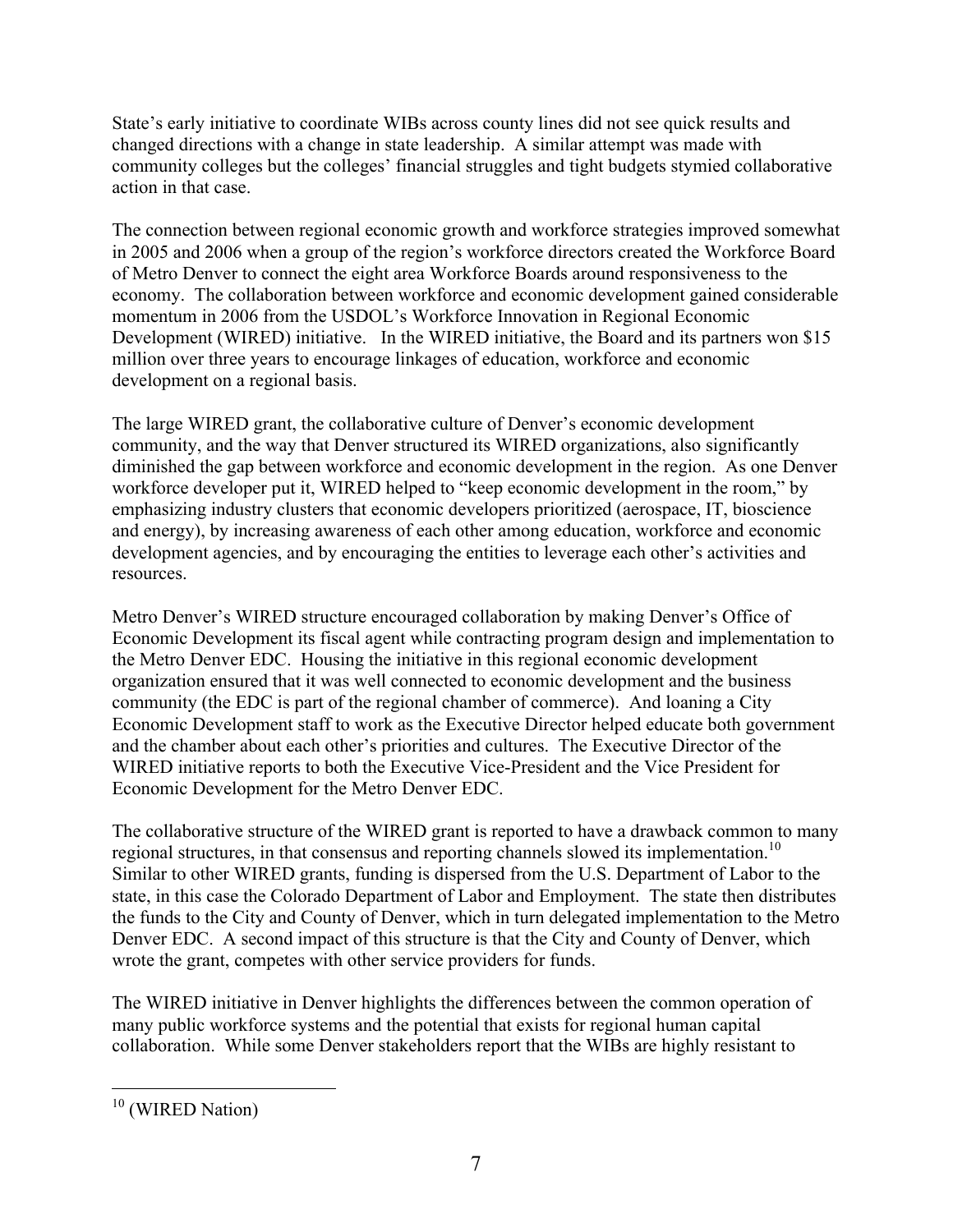change ("the most change resistant organizations on the planet" in one account), they observed that WIRED provided the resources and encouragement to implement change, and some freedom to act outside of usual workforce funding constraints. In contrast, many WIB members face incentives to act locally rather than regionally, particularly for elected officials who face local pressure from both budgets and vocal constituents.

The Metro Denver EDC and other stakeholders' experience with WIRED also helped to stimulate new leadership models for addressing human capital development regionally. Though the WIBs participating in the Workforce Board of Metro Denver were working together regionally, their most urgent concerns, particularly those related to federal funding requirements, often differed from those of the economic development and business community. So, regional leaders at the Metro Denver EDC, the State and the City organized a separate "Leadership Council" staffed by the Metro Denver EDC's WIRED Executive Director and made up of leaders who could focus on more strategic workforce issues. The Leadership Council included members of the Governor's Jobs Cabinet, and CEO-level leaders of the region's major industry cluster initiatives -- including major energy companies, the National Renewable Energy Laboratory, and the Colorado Software and Internet Association -- in addition to some WIB and community college representatives.

*Foundation Collaborative.* Until recently, the foundations focused very little on workforce development in the Metro Denver region. However, the Rose Community Foundation began to bring the region's foundations together around the issue and with the Mile High United Way and the City's Office of Economic Development, helped to establish the Front Range Workforce Funding Collaborative (the Collaborative/now Skill Build Colorado) in 2008 to develop new funding streams for workforce development in the region. The Collaborative won a three-year, \$150,000 seed grant from the National Fund for Workforce Solutions (NFWS) and raised a matching \$850,000 to develop the fund from other partners, primarily though membership fees of \$10,000 or more. The Collaborative includes business, education and government organizations such as the Constructors & Designers Alliance, Denver Health, the Colorado Department of Labor and Employment, the Colorado Workforce Development Council, the WIRED Initiative, and some community colleges. The Collaborative has set a leveraging target of \$2,250,000 for the fund by 2011.

The goals of the Collaborative are to provide career advancement opportunities for low-skilled workers to move into middle-skilled jobs and to help high-demand industries build capacity to identify and retain a qualified workforce. Its target industries are the healthcare, construction and energy industries. The collaboration is organized into a steering committee of large financial supporters, an executive committee of that group (co-chaired by the Rose Foundation and the City) and a committee for interested representatives who have not yet committed the \$10,000 membership fee. The United Way serves as the fiscal agent.

According to member foundations, the Collaborative has been successful at developing regional workforce collaboration for several reasons. First, a high level of trust has been developed in the convening of these groups, so that members realize the benefits of participation. Second, diverse members are recruited and the Collaborative offers varying levels of participation. Third, the national funder, NFWS, did not provide the Collaborative with a template on how to create or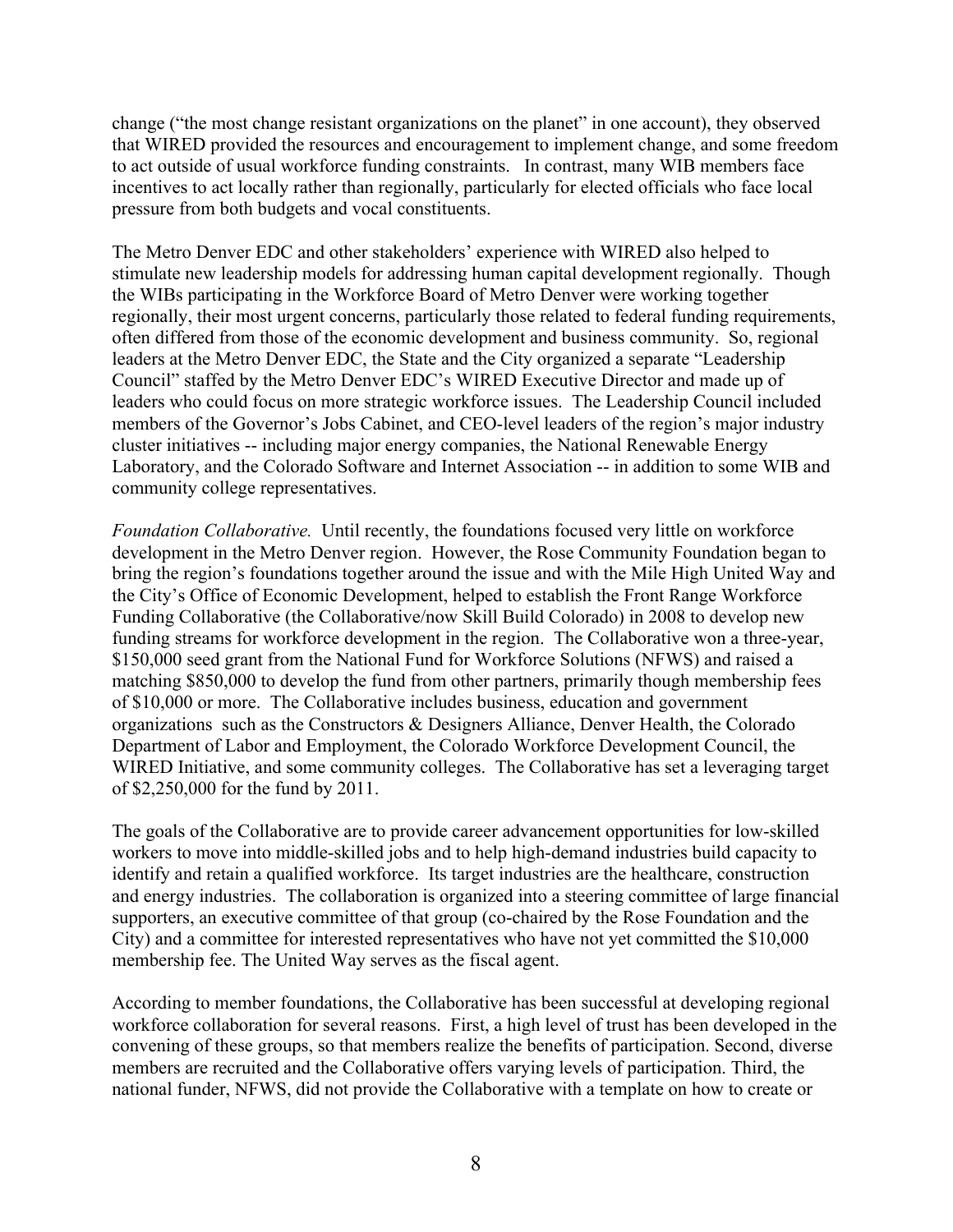implement the work. Figuring it out from the ground up brought players together and helped them form trust and mutually beneficial relationships. Fourth, the local Collaborative committed most of the funds, which ensures that the project will be sustained past the grant period.

*Community colleges.* While the WIRED initiative and the Front Range Funders Collaborative/Skill Build Colorado helped to involve community colleges in regional growth initiatives, many colleges have faced challenges in engaging with these initiatives and their targeted industries. The colleges' tight funding situation over the past two decades has encouraged many of them to maintain focus on academic courses (which have lower costs per student than technical training), and a fostered a competitive view of one another. These factors have inhibited their collaboration for regional economic growth. Competitive pressures are increased because almost all Colorado community colleges are funded through the State, rather than local district taxes.

Metro Denver's community colleges have also found difficulty engaging because the aerospace, IT and bioscience industries targeted in Metro Denver's regional growth strategies tend to require higher level skills than the colleges' typical curriculum and student base. An exception has been in the energy industry, where they have been able to train process technicians in multiple industries, including alcohol, oil, natural gas and biofuels. Meanwhile the colleges have had difficulty partnering with the WIBs for the opposite reason – the WIBs are seen as investing primarily in lower skilled, short-term training, while the colleges are primarily geared to one or two year degrees.

Despite the colleges' financial and competitive pressures they have experienced some pockets of success for responding to regional industry growth. Arapahoe Community College has worked closely with large companies like Lockheed Martin and many auto dealerships to develop industry-responsive curriculum. And Red Rock Community College has had success in developing certificate programs that respond to regional industry needs.

The Colorado Community College System also reports success in collaboration with career and technical education (CTE) in the Metro region in recent years. CTE plans of study have been developed to create career ladders for 80 careers and are overseen by boards of at least 50% industry membership. These programs of study allow career training to begin in high schools and continue into the state's community colleges.

## **What is being done to promote equitable growth in the region?**

While poverty, and especially child poverty, has grown rapidly in the Denver area since 2000, geographic concentrations of poverty are less stark in Metro Denver than in Northern and Eastern US. There has also been much relocation between low and high-income areas of the region as higher income residents move into downtown developments, low-income residents are displaced there, and large numbers of both high and low-income immigrants have moved to the region's suburbs. The overall poverty rate for individuals living in the nine-county Metro area, at almost twelve percent, is comparable to the rate for the State of Colorado.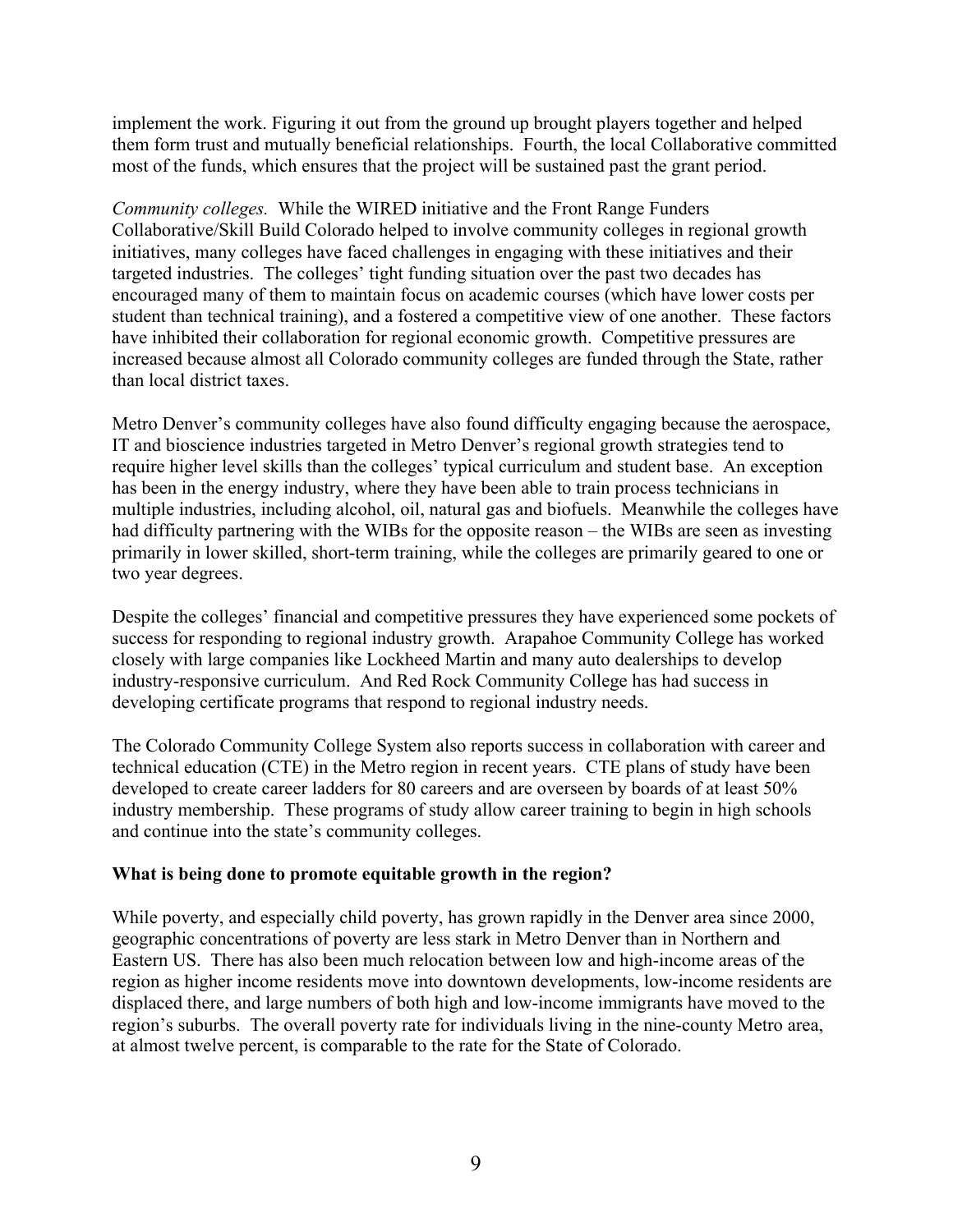The metro region's county comparisons do not show major income differences, but significant areas of poverty are concentrated in a swath that cuts through Denver, Aurora and Commerce City. Concentrations show up more clearly based on racial distinctions, with sixteen percent of all children in the Metro region living in poverty, while the rate is 33% for Latinos and 32% for black residents.<sup>11</sup> Recent geographic shifts in income distribution are mirrored by the shifts in ethnic concentrations, as the city of Denver has become increasingly white while the suburbs have gained in Latino populations. $12$ 

Though not targeted at poverty reduction, the Greater Denver Corporation in the late 1980s and 1990s, and the Metro Denver Economic Development Corporation in 2003 aimed at improving employment in the region, with successive goals of creating 200,000, another 200,000 and 100,000 jobs respectively through various infrastructure projects. And the Piton Foundation, Rose Community Foundation, Mile High United Way of Metro Denver (MHUW) and numerous community groups have made poverty reduction in the region a primary part of their mission, though the efforts have been largely disconnected or focused more locally versus regionally.

The development of the Front Range Workforce Funding Collaborative represents the most regionally coordinated effort to address the situation of low-income workers, though it is on a much smaller scale than the recent job creation and infrastructure projects. Its goals, as summarized previously, are to provide career advancement opportunities for low-skilled workers to move into middle-skilled jobs and to improve the capacity of employers in high-demand industries to identify and retain a qualified workforce.

An effort that is aimed more directly at inclusive prosperity is the Economic Prosperity Task Force launched in early 2008, by a Denver City Councilman-at-Large, and the City's Director of the Office of Economic Development. The goal of the Economic Prosperity Task Force is to "strengthen the long-term economic well-being of Denver residents by extending opportunities for them to more fully benefit from Denver's economy." The 34-member task force representing government, nonprofits, business, labor and academia has developed plans to promote selfsufficiency, economic mobility and sustainability, entrepreneurship, special-needs populations and "community-rich outcomes." However, the plan is focused on the City rather than the region.

A final and important poverty and workforce issue for Metro Denver is that of the "Colorado Paradox," which centers on large numbers of local residents leaving school and entering the workforce without a high school diploma, and typically entering very low wage jobs. The WIRED strategy, entitled "Growing Our Own," addresses an element of the paradox by funding education improvements to support its target industries, primarily through STEM education support. Though it is a statewide effort, the Governor's Office is the primary entity taking ownership of this issue for the region more broadly. In 2008, the State's P-20 Education Coordinating Council provided 21 recommendations to be considered for the 2009 legislative session, in four general categories: Reducing high school dropout rates; Improving the

 $11$  Income and Poverty in Metro Denver: A Brief Analysis Based on the US Census Bureau American Community Survey, October 2008

<sup>&</sup>lt;sup>12</sup> Denver gets whiter; suburbs more diverse. Denverpost.com